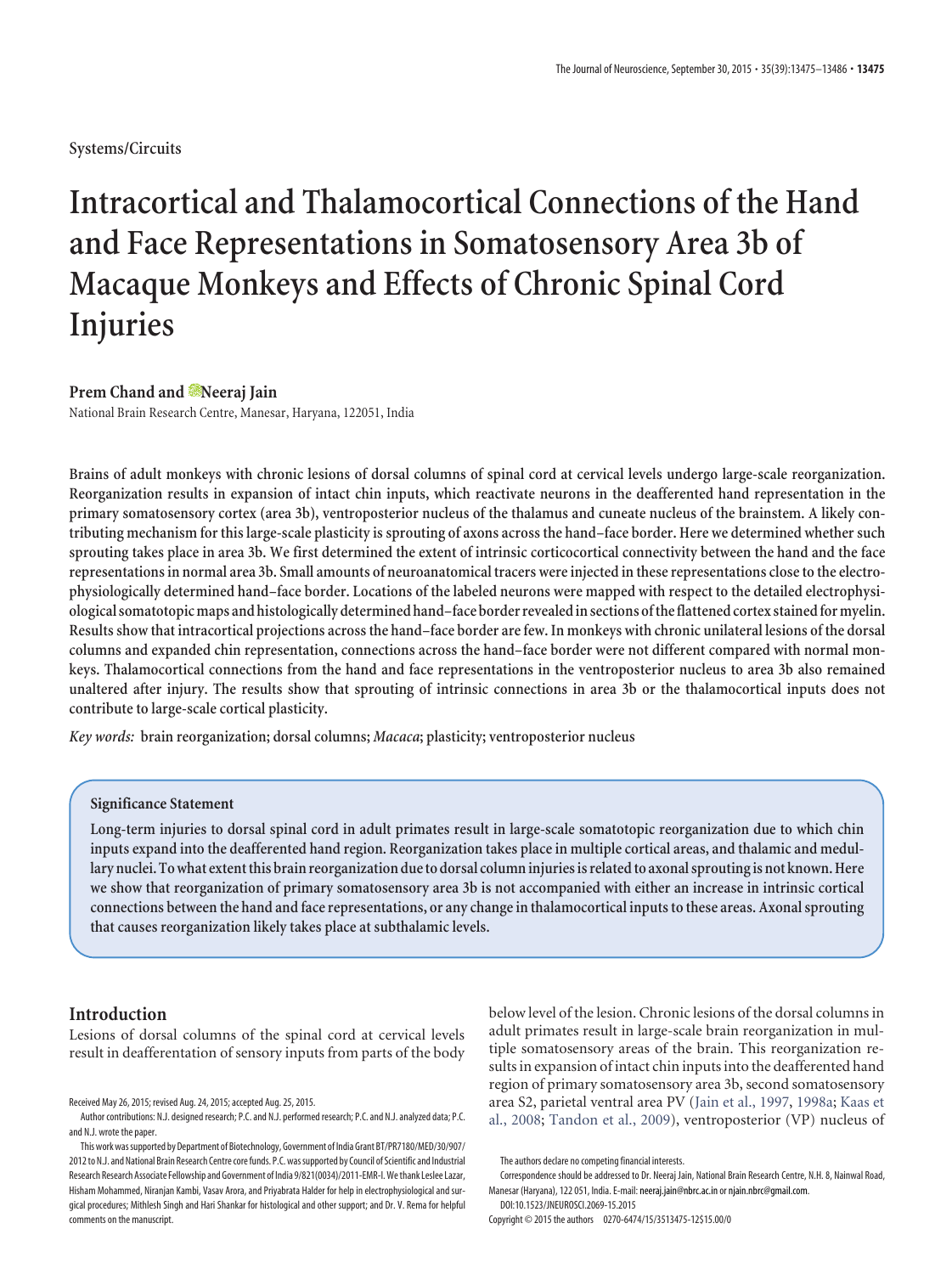**Table 1. Details of the monkeys and tracer injection sites**

| Monkey no. | Macaca species | Sex    | Weight            | Spinal cord lesion, side, and level | Hemisphere and the representation in area 3b injected with the tracer |
|------------|----------------|--------|-------------------|-------------------------------------|-----------------------------------------------------------------------|
| 09-51NM    | M. mulatta     | Female | $5.1$ kg          | <b>Unlesioned</b>                   | Left hand and face                                                    |
| 10-15NM    | M. mulatta     | Female | 6.0 <sub>kq</sub> | Unlesioned                          | Right hand and face                                                   |
| 10-31NM    | M. mulatta     | Female | 7.0 kg            | Unlesioned                          | Left hand                                                             |
| 11-22NM    | M. mulatta     | Female | 4.4 kg            | <b>Unlesioned</b>                   | Left hand                                                             |
| LM95       | M. radiata     | Male   | 11.3 kg           | Left, C4/C5                         | Deafferented right hand (expanded chin)                               |
| LM105      | M. mulatta     | Male   | 8.8 kg            | Left, C5                            | Deafferented right hand (expanded chin)                               |
| 07-118LM   | M. mulatta     | Female | 8.9 kg            | Left, C4/C5                         | Deafferented right hand (expanded chin) and face                      |
| LM58       | M. mulatta     | Male   | 11.4 kg           | Left, C6/C7                         | Deafferented right hand (expanded chin) and face                      |
| LM59       | M. mulatta     | Male   | 11.3 ka           | Left, C5                            | Deafferented right hand (expanded chin)                               |

the thalamus (Jones and Pons, 1998; Kaas et al., 1999; Jain et al., 2008), and cuneate nucleus of the brainstem (Kambi et al., 2014). Similar reorganization in area 3b is also seen in monkeys with chronic transection of the dorsal roots from C2 to T4 (Pons et al., 1991). Because reorganization is observed at multiple sites along the somatosensory pathway, it has been proposed that reorganization could take place at all these sites independently, or changes at upstream areas could be a reflection of the downstream reorganization (Pons et al., 1991; Kaas et al., 1999; Jones, 2000; Kambi et al., 2014). In the medulla, axonal sprouting has been observed from the spinal trigeminal nucleus into the cuneate nucleus in monkeys with dorsal column lesions (Jain et al., 2000). We have recently shown that reorganization of the brainstem nuclei (i.e., expansion of the chin inputs into the deafferented cuneate nucleus) is the key change that is reflected as expansion of the chin inputs in area 3b (Kambi et al., 2014).

Axonal sprouting in the cortex has been reported following limb amputations (Florence et al., 1998), focal retinal lesions (Darian-Smith and Gilbert, 1994), and cortical injuries (Dancause et al., 2005). Therefore, growth of intrinsic corticocortical connections across the hand–face border in area 3b could take place in monkeys with chronic dorsal column lesions. Even though it may not be the primary driver of brain plasticity, cortical sprouting can contribute toward robustness of the reorganization and shaping of receptive field properties of neurons. Ascending thalamocortical inputs from the medial subnucleus (VPM) of the ventroposterior nucleus could also sprout into the deafferented hand region of area 3b and contribute toward brain reorganization. Therefore, it is important to determine whether such growth takes place to understand consequences of deafferentation in adult brains and mechanisms of plasticity.

Here we determined intrinsic cortical connections between the hand and chin representations in area 3b of monkeys



**Figure 1.** *A*, Schematic diagram of lateral view of the macaque monkey brain showing location of the central sulcus (CS). Red rectangle represents the approximate region shown as a flattened view of the cortex in*B*.*B*, Drawing of a histological section of the flattened cortex through area 3b of Monkey LM59. Dashed lines indicate anterior crest, fundus, and posterior crest of the CS. Solid lines indicate approximate boundaries of area 3b in the posterior bank of the CS. Within area 3b, hand-face septum marking the hand–face border (blue arrowhead), and interdigital borders between D1, D2, and D3 are shown (compare*C*). Locations of part of the intraparietal sulcus (IPS) and the medial crest of lateral sulcus (LS) are shown for reference. Red rectangle represents the approximate region shown in *C*.*C*, Photomicrograph of a myelin-stained section of the flattened cortex of macaque Monkey LM59 with chronic lesion of the spinal cord. Blue arrowhead points to the myelin-light HFS extending rostrocaudally, which separates medial hand and lateral face representation in area 3b. Straight white arrows indicate the fainter septa between digits D1–D2 and D2–D3.*D*, Somatotopic map of area 3b of normal Monkey 09-51NM showing representation of the hand (blue), chin (orange), and rest of the face (red). Blue arrowhead indicates location of the hand–face border. Nature of the neuronal response evoked at each recording site is marked with a dot (see legend). Sites at which no responses were evoked are marked with crosses (NR). *E*, Somatotopy in area 3b of Monkey 07-118LM with chronic lesion of dorsal columns of the spinal cord. The chin representation expanded medially into the deafferented hand region. At few sites, neurons responded to tactile stimulation of D1, D3, and arm (green) because there was sparing of some of the dorsal column fibers (Fig. 4). Blue arrowhead indicates the hand–face border estimated in relation to the tip of intraparietal sulcus (see Materials and Methods). Large dots represent brisk neuronal responses. Small dots represent weak responses. Small triangles represent the sites where the response was very weak. 3a, Area 3a; 3b, area 3b; 1, area 1; D, dorsal; M, medial; R, rostral.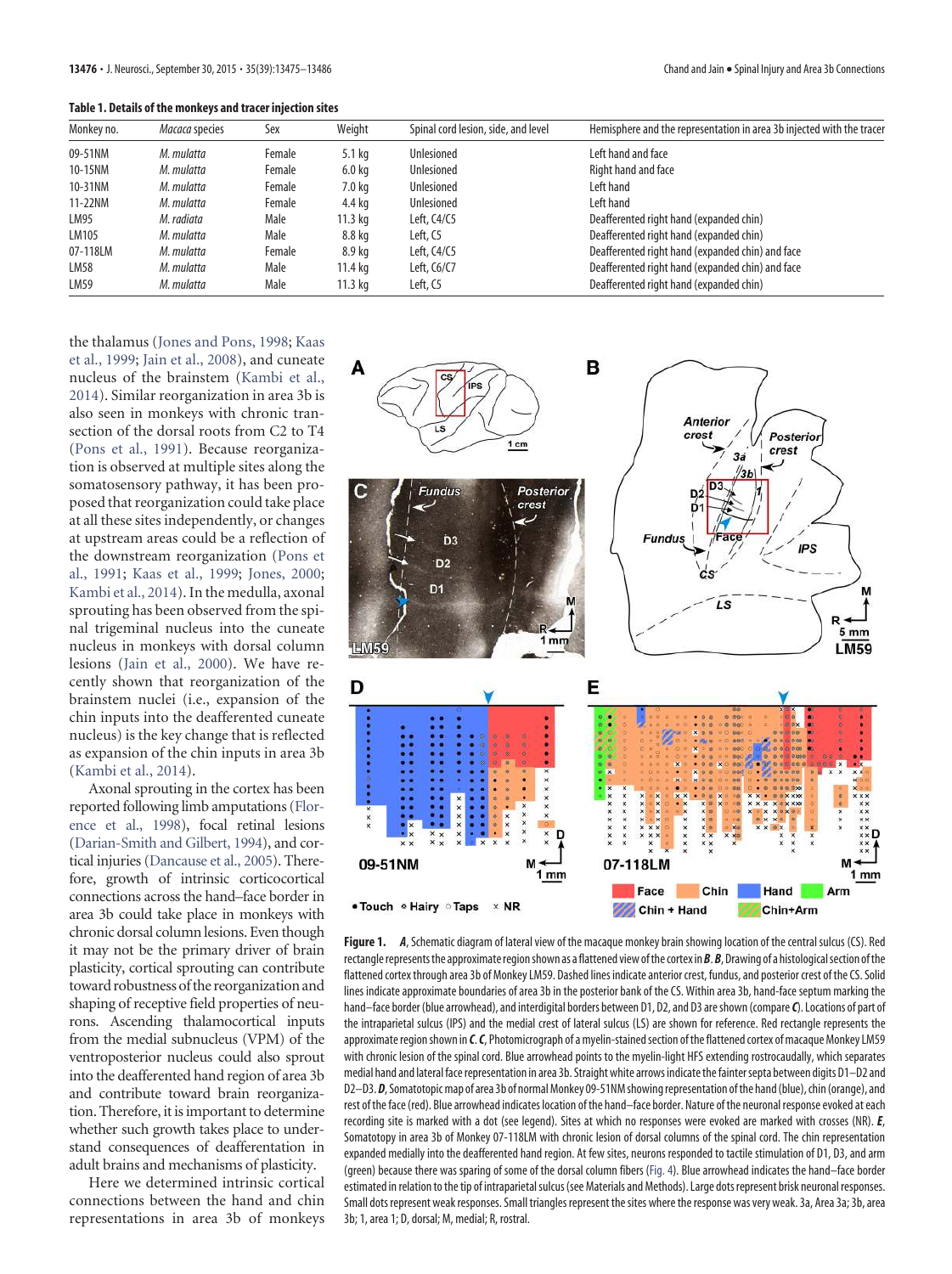

**Figure 2.** *A*, Composite plot of labeled neurons following injection of FR in D1 representation of normal Monkey 11-22NM shown on drawing of a section of the flattened cortex. Dashed lines indicate fundus and posterior crest of the central sulcus. Solid lines indicate approximate locations of the rostral and caudal borders of area 3b. Gray ovals outline the region of injection core. Open circles represent FR-labeled neurons. There are only few labeled neurons in the face representation lateral to HFS (blue arrowhead). HFS and the border between digits (gray curved lines) were located from myelin-stained sections. Gray shaded area on the right represents the region that was damaged in few of the sections during tissue processing. Stars indicate approximate locations of the electrode penetration sites for which receptive fields are shown in *B*. *B*, Receptive fields of neurons at and around the FR injection site shown for three adjacent electrode penetration sites. Injection of FR was centered at penetration 5. Receptive fields and responses of neurons at the recording sites marked by uppercase letters are shown by corresponding letters on adjacent figurines of the hand and face. Other conventions same as for Figure 1.

with chronic unilateral lesions of the dorsal columns. Because data from normal macaque monkeys are extremely limited (Manger et al., 1997), we also determined the intrinsic connections in normal monkeys. In addition, thalamocortical connections between the hand and face representations in the ventroposterior nucleus and area 3b were determined in monkeys with dorsal column lesions and compared with normal monkeys.

| Table 2. Percentage of labeled neurons in the hand and the face representations in |
|------------------------------------------------------------------------------------|
| normal and lesioned monkeys <sup>a</sup>                                           |

| Monkey no.                        | Labeled neurons in the<br>representation in which<br>tracer was injected (%) | Neurons labeled across the<br>hand-face border (%) |
|-----------------------------------|------------------------------------------------------------------------------|----------------------------------------------------|
| Normal monkeys, tracer injected   |                                                                              |                                                    |
| in hand                           |                                                                              |                                                    |
| 09-51NM                           | 97.76                                                                        | 2.24                                               |
| 10-15NM                           | 100                                                                          | 0                                                  |
| 10-31NM                           | 100                                                                          | $\mathbf{0}$                                       |
| 11-22NM                           | 96.31                                                                        | 3.69                                               |
| Mean $\pm$ SEM                    | $98.52 \pm 0.91$                                                             | $1.48 \pm 0.91*$                                   |
| Lesioned monkeys, tracer          |                                                                              |                                                    |
| injected in deafferented hand     |                                                                              |                                                    |
| 07-118LM                          | 99.77                                                                        | 0.23                                               |
| LM58                              | 99.30                                                                        | 0.70                                               |
| Mean $\pm$ SEM                    | $99.53 \pm 0.23$                                                             | $0.46 \pm 0.23*$                                   |
| Normal monkeys, tracer injected   |                                                                              |                                                    |
| in face                           |                                                                              |                                                    |
| 09-51NM                           | 99.48                                                                        | 0.52                                               |
| 10-15NM                           | 99.80                                                                        | 0.20                                               |
| Mean $\pm$ SEM                    | $99.64 \pm 0.16$                                                             | $0.36 \pm 0.16$ **                                 |
| Lesioned monkeys, tracer injected |                                                                              |                                                    |
| in face                           |                                                                              |                                                    |
| 07-118LM                          | 100                                                                          | 0                                                  |
| LM58                              | 98.08                                                                        | 1.92                                               |
| Mean $\pm$ SEM                    | $99.04 \pm 0.96$                                                             | $0.96 \pm 0.96$ **                                 |

a Differences in the number of labeled neurons across the hand–face border between normal and lesioned monkeys were nonsignificant.

 $*_{p} = 0.36$  (Welch's t test);  $**_{p} = 0.65$  (Welch's t test).

## **Materials and Methods**

All animal protocols were approved by the Institutional Animal Ethics Committee of National Brain Research Centre, and Committee for the Purpose of Control and Supervision of Experiments on Animals, Government of India, and conformed to National Institutes of Health guidelines. Five adult macaque monkeys of either sex, with chronic lesions of the dorsal columns (four *Macaca mulatta* and one *Macaca radiata*) with -2 years of recovery period were used for these experiments (for details, see Table 1). In addition, connections were determined in four monkeys without any lesion (*M. mulatta*). All monkeys were part of other related experiments (Dutta et al., 2014; Kambi et al., 2014, and other unpublished studies).

*Spinal cord lesion.* Spinal cord lesions were made as previously described (Kambi et al., 2011). Briefly, the monkeys were anesthetized with a mixture of ketamine (8 mg/kg, i.m.) and xylazine (0.4 mg/kg, i.m.) with supplemental doses (one-tenth of the initial dose) as required. Upper back of the monkeys was shaved and prepared for surgery. A midline incision was made at the level of the cervical vertebrae, and the muscles were retracted. A partial laminectomy was performed, and dura was resected to expose the spinal cord. Dorsal columns were transected on the left side using a pair of fine forceps, taking care to minimize damage to the surface blood vessels. After the lesion, dura was folded back in place, and the spinal cord was covered with gel foam. The muscles were sutured in layers using absorbable sutures, and the skin with nonabsorbable sutures (Ethicon, Johnson & Johnson). The animals were given antibiotics (enrofloxacin; 5 mg/kg, i.m.), analgesics (diclofenac 1.6 mg/kg, i.m.), and dexamethasone (in reducing dosages starting with 2 mg/kg, i.m.) for 5 d after surgery (Jain et al., 2008). Recovery was uneventful, and no complications were observed.

*Multiunit mapping.* Somatotopy in the region of the hand and face representations in area 3b was determined before injections of neuroanatomical tracers by multiunit mapping performed under surgically sterile conditions using procedures similar to those described previously (Tandon et al., 2009).

Briefly, the animals were anesthetized to surgical levels with a mixture of ketamine and xylazine as described above. The head was fixed in a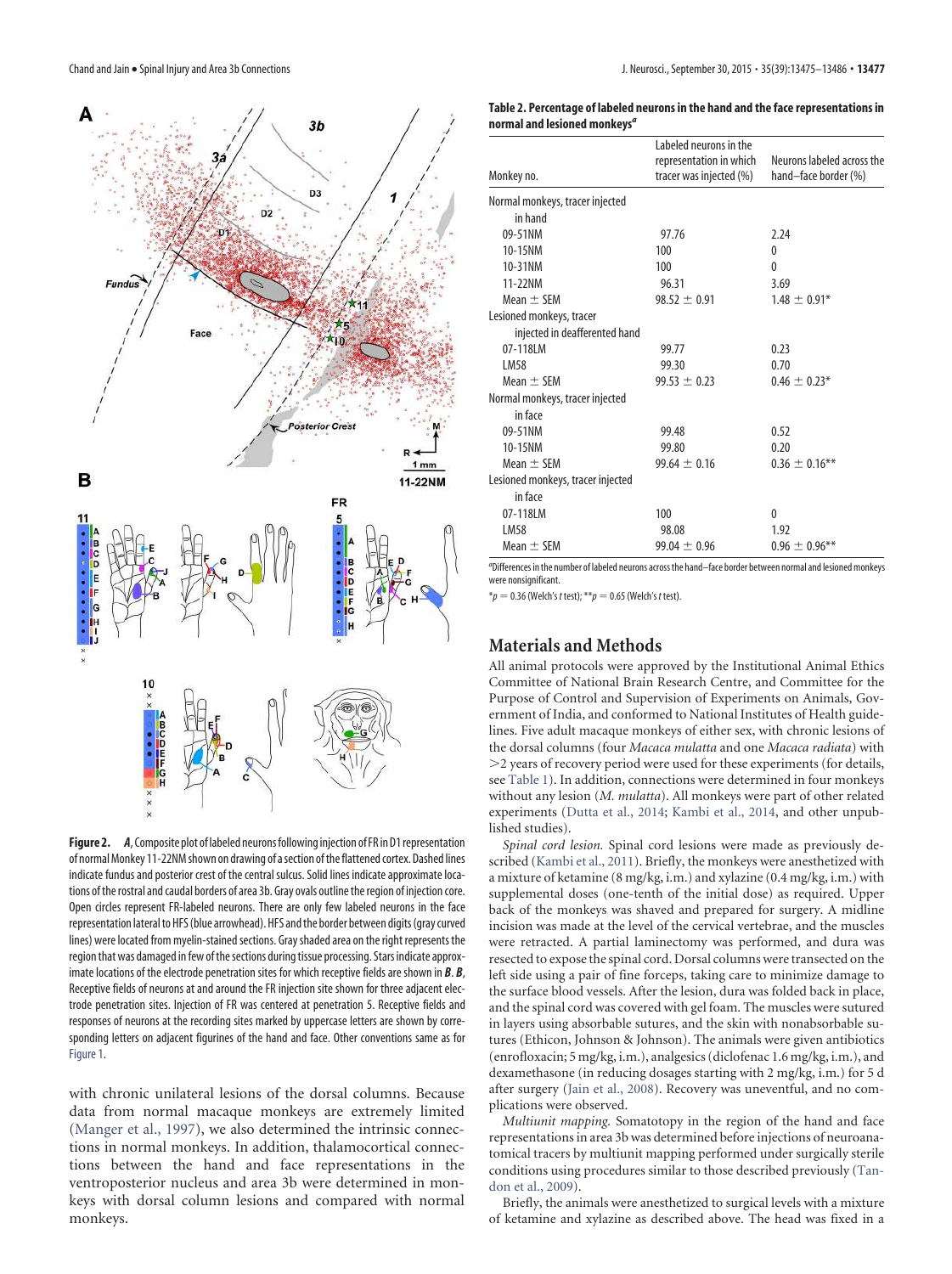

**Figure 3.** *A*, Composite plot of labeled neurons after injection of FR in chin and snout representation of Monkey 09-51NM. HFS and interdigital borders were located from myelin-stained sections. *B*, Receptive fields of neurons at and around the FR injection site shown for three adjacent electrode penetration sites. Injection of FR was centered at penetration 9. Other conventions same as for Figure 2.

stereotaxic apparatus, a midline incision was made on the skin, and the underlying muscles were retracted. A craniotomy was performed over the central sulcus, and dura was carefully incised and retracted to expose the cortex. Tungsten microelectrodes (1 M  $\Omega$  at 1 kHz; Microprobe) were inserted in the postcentral gyrus perpendicular to the brain surface along the depth of the central sulcus. Receptive fields of neurons were determined every 400  $\mu$ m (except Monkeys 11-22NM and 10-31NM) as the electrode was advanced. For Monkey 11-22NM and few penetrations in Monkey 10-31NM, the recording sites were 500  $\mu$ m apart. Receptive fields on the skin were stimulated with handheld wooden probes or brushes. Neuronal responses to manual movements of the limb and digits, as well as joint manipulations, were also determined (Tandon et al., 2008). Minimal area of the skin that elicited a strong, consistent response was defined as the receptive field and drawn on photographs of the body surface. Locations of the electrode insertion sites in the brain were marked on an enlarged photograph of the brain surface. The heart rate and core body temperature were monitored continuously throughout the procedure. The body temperature was maintained at 37°C with a warm-water blanket placed under the monkey. Saline was administered intravenously, alternating with dextrose (5% in saline) every 4 h.

*Injections of neuroanatomical tracers.* Injections of neuroanatomical tracers were made at selected sites in the face or digit representations close to the hand–face border. In monkeys with lesions of the spinal cord, neurons in the deafferented hand region responded to taps on the chin. If the lesion was partial, receptive fields were also present on the hand at few recording sites (Jain et al., 2008; Kambi et al., 2011, 2014). However, location of the hand–face border, which is near tip of the intraparietal sulcus, was easy to determine, even in monkeys with lesions, because eliciting neuronal responses to chin stimulation in the deafferented hand region required taps instead of light touch (Jain et al., 2008). We injected 0.03–0.08  $\mu$ l of Fluororuby (FR; 10,000 MW; 10% in distilled water; Invitrogen), Fluoroemerald (FE; 10,000 MW; 10% in distilled water; Invitrogen), or biotinylated dextran amine (BDA; a mixture of 10% 10,000 MW and 3% 3000 MW BDA in 0.01 M sodium phosphate buffer). FR and FE were pressure injected using a glass micropipette attached to a Hamilton syringe, whereas BDA was injected iontophoretically (5  $\mu$ A positive current, 7 s on and 7 s off pulses, total time 15 min). In one lesioned monkey (LM59), large multiple injections of wheat germ agglutinin conjugated to horseradish peroxidase (WGA-HRP; 2% in sterile water) were made to fill the entire hand representation. Injections of WGA-HRP were made at depths of 3000, 4000, and 5000  $\mu$ m at each of the three penetration sites. In all monkeys, connections of the right hemisphere were determined, except Monkeys 09-51NM, 10-31NM, and 11-22NM in which left hemisphere was injected. In four monkeys (09- 51NM, 10-15NM, 07-118LM, and LM58), two injections (one in the hand and one in the face representation) were made. After injections were made, the brain was covered with sterile contact lenses (Johnson & Johnson), and the dura was folded back. A piece of sterile gel foam was placed on top of the dura, and the craniotomy was sealed with a cap made from dental cement. The muscle and the skin were sutured in place. Animals were monitored closely during the recovery period. They were given enrofloxacin, dexamethasone, and diclofenac as described above.

*Detailed mapping and histology.* Two to seven days after injections of tracers, a detailed somatotopic map of area 3b (Fig. 1) was obtained for all



**Figure 4.** *A*, Composite plot of labeled neurons after injection of FR in the deafferented hand representation of Monkey 07-118LM with chronic spinal cord lesion. HFS and interdigital border were located from myelin-stained sections. Inset, Reconstruction of the spinal cord in a coronal plane showing extent of the lesion (black). Boundaries of gray matter and the midline (dashed line) are marked. Border between cuneate and gracile tracts on intact right side drawn from the spinal cord sections is also shown. *B*, Receptive fields of neurons at and around the FR injection site shown for three adjacent electrode penetration sites. Injection of FR was centered at penetration 22. Although the injection site was medial to HFS, the neurons responded to touch on the chin due to the reorganization. At few sites, neurons had responses to touch on the hand because the lesion was not complete. Other conventions same as for Figure 2.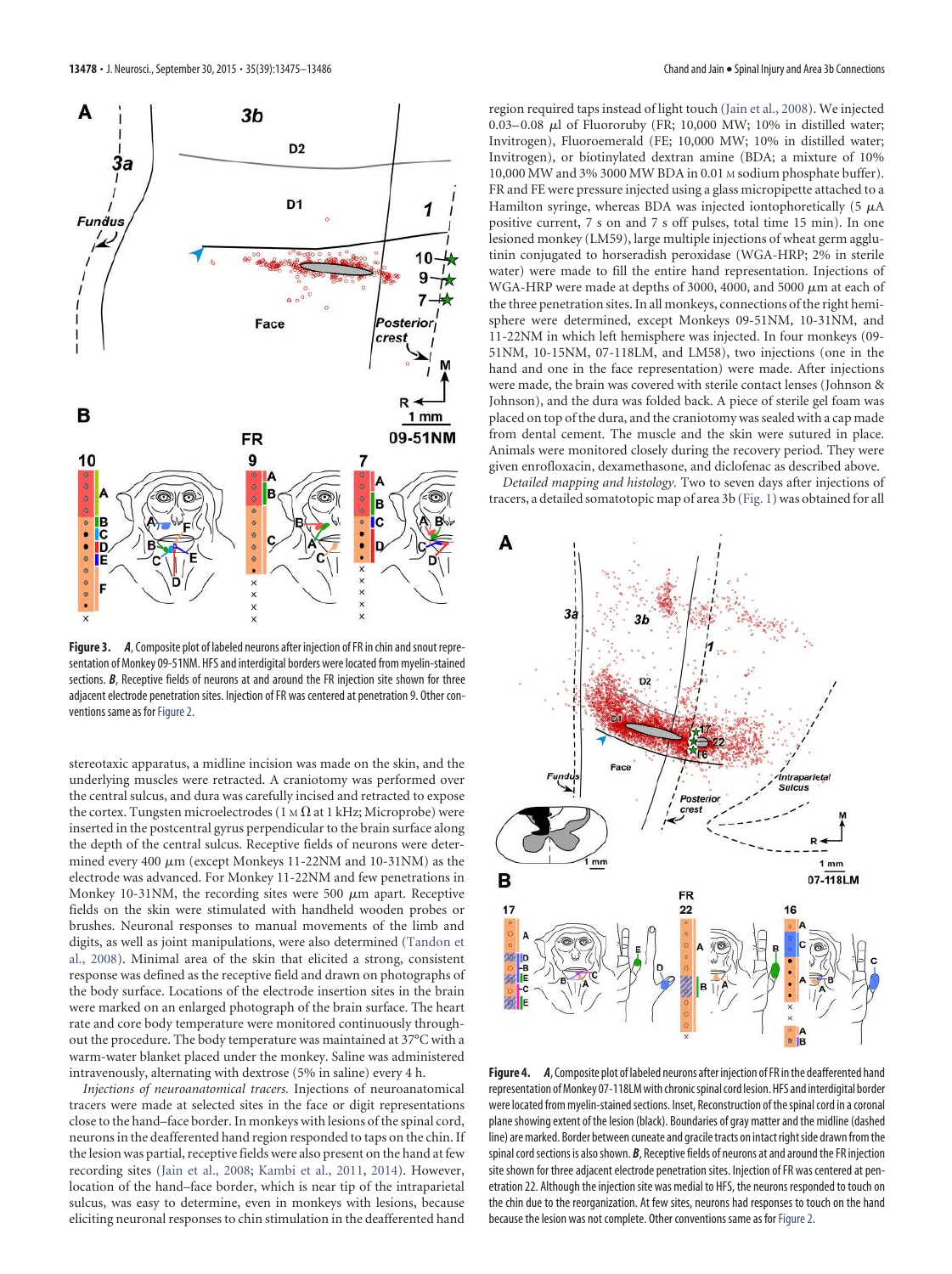

**Figure 5.** *A*, A 3D reconstruction of posterior bank of the central sulcus showing enface view of area 3b of lesioned Monkey LM105. This view was reconstructed from drawings of parasagittal sections (see Materials and Methods). Outline of the injection core of FR injected in deafferented hand representation is shown (gray ovals). Locations of the labeled neurons (red dots) are marked. Labeled neurons were not present across the hand–face border (blue arrowhead). **B**, Reconstruction of the spinal cord in a coronal plane showing the extent of the lesion (black). Other conventions same as for Figures 2 and 4.

the monkeys, except for LM58 and 11-22NM, using methods described above. The monkeys were killed with a lethal dose of pentobarbital (17.5 mg/kg, i.v.) and perfused transcardially with PBS (0.9% NaCl in phosphate buffer, 0.1 M; pH 7.4), followed by 2% PFA, and then by 2% PFA in 10% sucrose, except for Monkeys LM95 and LM105. These two monkeys were perfused with 3% PFA because the cortex was not flattened. Cortex was not flattened in these two monkeys because these monkeys were also part of other experiments where it was necessary to cut the cortex in a conventional plane for data analysis.

For flattening, the cortex was separated from the underlying tissue, and a block of cortex in the region of the central sulcus was manually flattened by opening the sulci (Jain et al., 2008), photographed, and cryoprotected overnight in 30% sucrose between glass slides. The flattened cortex was frozen and cut parallel to the cortical surface on a sliding microtome into  $40$ - $\mu$ m-thick sections. Series of alternate sections were either mounted unstained to visualize fluorescently labeled neurons or processed for BDA (Reiner et al., 2000) or HRP (Gibson et al., 1984) visualization. Other series of sections were stained for myelin using a modified Gallyas procedure (Jain et al., 1998b) to visualize the hand–face border in area 3b, which is visible as hand–face septum (HFS) (Fig. 1) (Jain et al., 2008). For Monkeys LM95 and LM105, the cortex was cut in an off-parasagittal plane, approximately perpendicular to the central sulcus, in 60- $\mu$ m-thick sections. In these monkeys, a series of every fifth section was mounted unstained for visualization of fluorescently labeled neurons. Other series of sections were stained for cytochrome oxidase (CO) (Wong-Riley, 1979), Nissl substance and AChE (Mohammed and Jain, 2014).

The thalamus was cryoprotected as above and cut in a coronal plane into 50-µm-thick sections. A series of thalamic sections were processed for fluorescence, BDA, or HRP as described above. Other series of the thalamic sections were stained for CO or Nissl substance to visualize the nuclear boundaries.

Spinal cord from the lesioned monkeys was removed and cryoprotected as above. The spinal cord was cut into 50- $\mu$ m-thick sections in a horizontal plane.

*Reconstruction of the spinal cord lesion.* Horizontal sections of the spinal cord were used to reconstruct the spinal cord in a coronal plane. Drawings of the spinal cord sections in the region of the lesion were made using a microscope equipped with camera lucida. The maximal extent of the lesion and boundaries of the gray and white matter were measured for each drawing and plotted on the graph



**Figure 6.** *A*, Composite plot of labeled neurons after injection of BDA in the normal chin and lateral jaw representations of Monkey 07-118LM with chronic spinal cord lesion. HFS and the interdigital border were located from myelin-stained sections. *B*, Receptive fields of neurons at and around the BDA injection site shown for three adjacent electrode penetration sites. Injection of BDA was centered at penetration 23. For extent of the lesion, see Figure 4. Other conventions same as for Figures 2 and 4.

paper to reconstruct the spinal cord and extent of the lesion (Kambi et al., 2014).

*Data analysis.* Locations of the labeled neurons were plotted using Neurolucida software (Microbrightfield) coupled to a computercontrolled microscopic stage with direct visualization through the eye piece as described previously (Mohammed and Jain, 2014). Outlines of the sections and locations of blood vessels and other tissue artifacts were plotted to help align different sections. Adjacent sections, stained for myelin, were drawn at the same magnification, and myeloarchitectonic features and HFS were marked (Jain et al., 1998b). Sections with plots of labeled neurons and drawings from the myelin-stained sections were overlapped using Canvas X software (ACD Systems) to ascertain locations of the labeled neurons. Only neurons determined to be in area 3b were considered for quantitative analysis.

Boundaries of area 3b in flattened sections were drawn using myelinstained sections, if visible. In addition, we analyzed parasagittal brain sections from three monkeys that were available in the laboratory from other experiments, and stained for Nissl substance, AChE, or CO to determine distance of area 3b borders from the lip and the fundus of the central sulcus. Average distance in the region of the hand and face rep-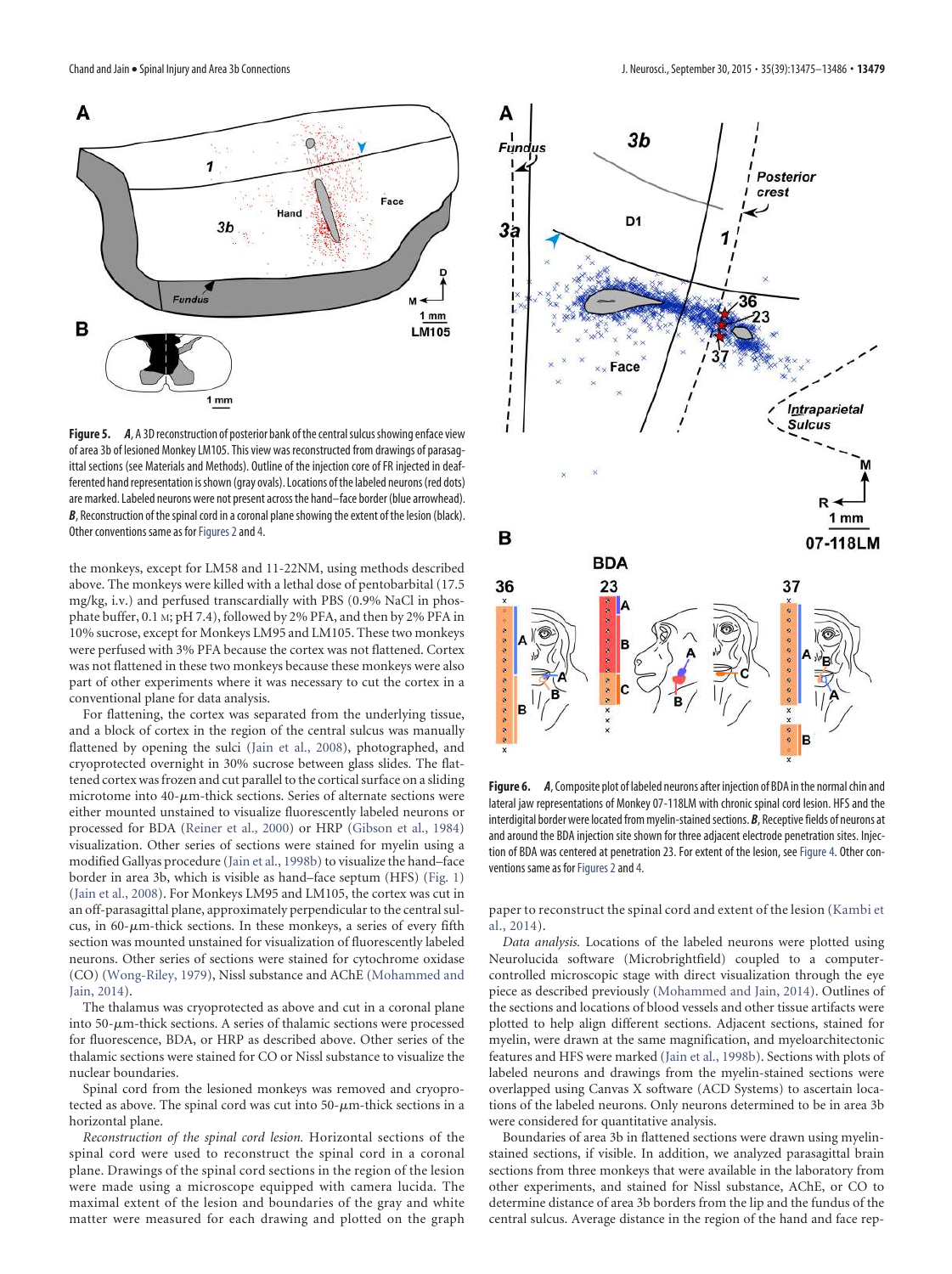

**Figure 7.** *A*, Bar graph showing percentage ( $\pm$  SEM) of labeled neurons in the hand and the face representations following injections of neuroanatomical tracers in the hand representation of normal and lesioned monkeys.  $B$ , Bar graph showing percentage ( $\pm$  SEM) of labeled neurons in the face and the hand representations following injections of neuroanatomical tracers in the face representation of normal and lesioned monkeys. n.s., Nonsignificant difference (see Results).

resentations was found to be 1.53 mm from the lip of the sulcus and 0.50 mm from the fundus. These distances were marked on drawings of the sections. Finally, the electrophysiological map was overlaid on drawings of the cell plots in Canvas software. The number of labeled neurons in the hand representation and the chin representation in area 3b was determined. Statistical analysis was done using GraphPad Prism software (GraphPad Software). Only data from monkeys in which the cortex was flattened were considered for statistical analysis because location of the hand–face border was precisely determined in these monkeys. Locations of neurons in areas S2 and PV were also plotted if these areas were present in the block of the cortex that was flattened. The presence of labeled neurons in these areas confirmed that the amount of tracer injected and the transport times were adequate to reveal even long-distance corticocortical connections.

Sections stained for HRP were visualized under both dark-field and bright-field illuminations using a microscope equipped with a drawing tube at  $10\times$  magnification, and the outline of regions containing labeled terminal and neurons was marked. Higher magnification was used as required to verify presence of label in the neurons.

Labeled neurons in sections of the brain that were sectioned in off-parasagittal plane were plotted, and drawings of the sections were assembled in a 3D reconstruction of the posterior bank of the central sulcus using Neurolucida software. Here, location of the hand–face border was determined from the electrophysiological map as well as anatomically, to be located near the tip of the intraparietal sulcus (Jain et al., 2008).

Retrogradely labeled neurons in the thalamic sections were plotted as described above to determine the sources of thalamic inputs to the hand and face representations.

#### **Results**

We first present results describing intrinsic connections of the hand and face representations in the region of hand–face border in area 3b of unlesioned monkeys, followed by those in monkeys with lesions of the dorsal columns. Finally, we describe thalamocortical connections in moneys with lesions and compare them with normal monkeys.

#### **Intrinsic connections of the hand in normal monkeys**

Injections of FE in Monkey 10-15NM, BDA in Monkeys 09- 51NM and 10-31NM, and FR in Monkey 11-22NM (Fig. 2) were made in D1 (digit 1) representations in area 3b, close to the hand–face border. In Monkeys 10-31NM and 11-22NM, core of the injection site had minor involvement of the palm representation (Fig. 2). In Monkey 11-22NM, there was a small patch of injection core located dorsally in area 1 (Fig. 2*A*). In all these cases, the cortex was flattened and a series of alternate sections was stained for myelin to reveal the HFS (Jain et al., 1998b), which confirmed that the injection core did not cross the hand– face border. Least distance between the lateral edge of the injection core and HFS ranged from 230 to 800  $\mu$ m.

The results were similar in all four monkeys. Large numbers of labeled neurons were seen in the hand region around the injection site. Labeled neurons were also seen in adjacent area 1, and few neurons were present in area 3a. No neurons across HFS in area 3b were present in Monkeys 10 –15 and 10-31NM. However, in two of the monkeys (11-22NM and 09-51NM), labeled neurons were present in the face representation. In Monkey 11- 22NM (Fig. 2*A*), labeled neurons in area 3b face representation were 3.69% of the total ( $n = 2197$ ) area 3b neurons (Table 2); and in Monkey 09-51NM, the percentage was  $2.24\%$  ( $n = 625$ ). Most of the labeled neurons in the face region were present within 250  $\mu$ m of the HFS, although few scattered neurons were observed up to  $1250 \ \mu m$ .

#### **Intrinsic connections of the face in normal monkeys**

Injection of FR was made in the face representation in Monkey 09-51NM (Fig. 3) and BDA in Monkey 10-15NM. In Monkey 09-51NM, the injection site encompassed the chin and snout representations (Fig. 3*B*). In Monkey 10-15NM, the injection site was more superficial in the sulcus, in the region of snout and cheek representations, although the deep part of the injection core likely involved chin representation. The injection core was confined to area 3b in both these monkeys, although it touched area 3b-1 border in Monkey 10-15NM. Minimum distance of the injection core from HFS was 260  $\mu$ m in Monkey 09-51NM (Fig.  $3\overline{A}$ ) and 500  $\mu$ m in Monkey 10-15NM. In both monkeys, <1% (Table 2) of the labeled neurons in area 3b were found across HFS in the hand region ( $n = 194$  for Monkey 09-51NM, 985 for Monkey 10-15NM). Thus, neurons projecting to the face representation in area 3b are rare in the hand representation.

**Intrinsic connections of the hand region in lesioned monkeys** Injections of FR were made in the hand region near the hand–face border in three monkeys (07-118LM, LM105, and LM95) and FE in one monkey (LM58). In addition, in one monkey (LM59), large injections of WGA-HRP were made to fill the entire hand region to reveal even minor connections across the hand–face border, if any. In three monkeys (07-118LM, LM58, and LM59), the cortex was flattened, and location of the hand–face border was determined in myelin-stained sections. In the two remaining monkeys (LM105 and LM95), the cortex was not flattened be-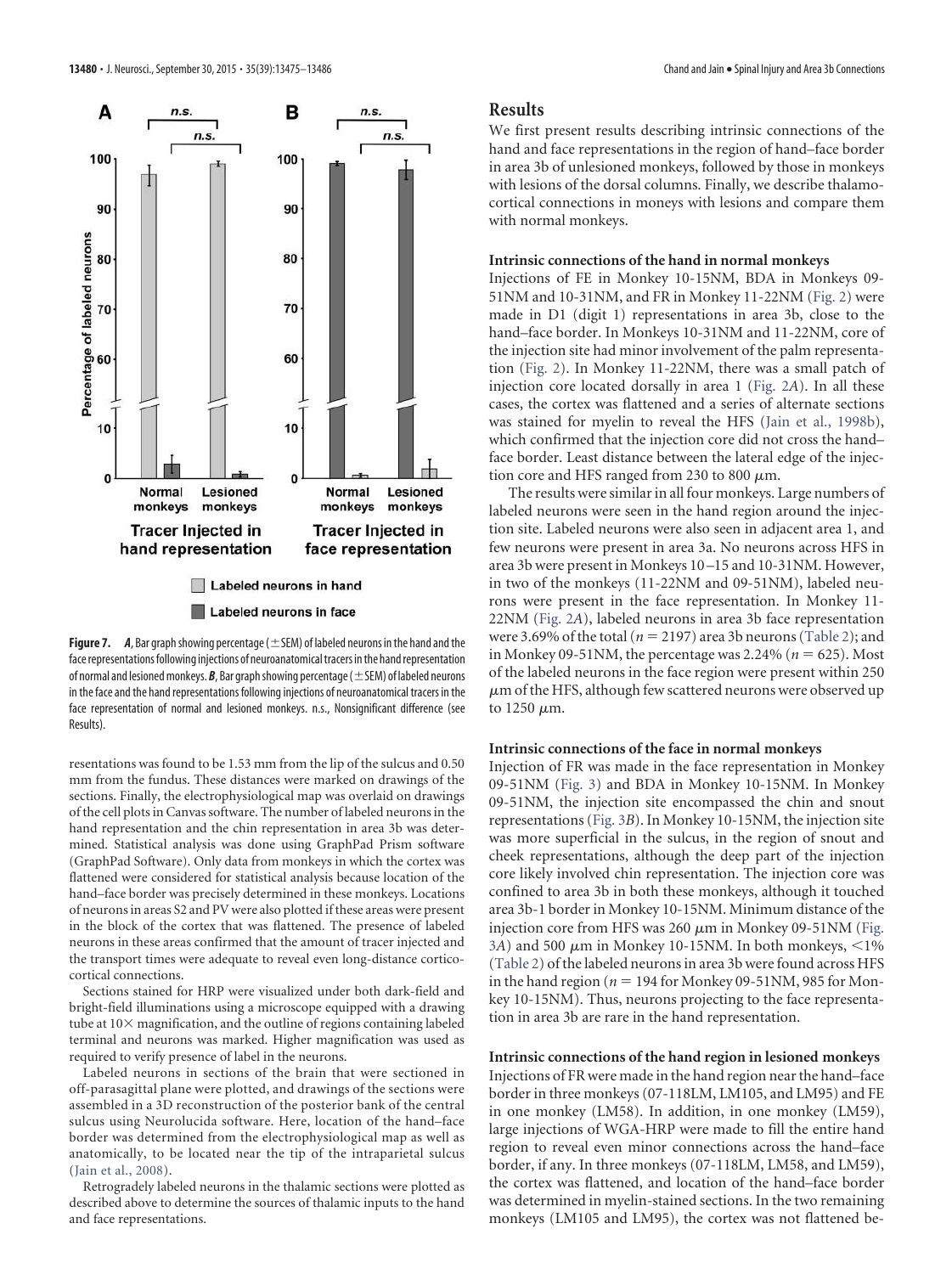

**Figure 8.** *A*, Photomicrograph of a Nissl-stained coronal section of the thalamus through ventroposterior (VP) nucleus of Monkey 09-51NM. Medial face subnucleus (VPM) is separated from the lateral subnucleus (VPL) by the arcuate lamina (blue arrowhead). Discrete regions of VPL receive inputs from the hand (H), foot (Ft), tail (T), and other body parts. A faint cell sparse septum separating the hand and the foot region is also obvious.*B*, A high-power photomicrograph of the adjacent thalamic section showing neurons that were retrogradely labeled following injection of BDA in D1 representation in area 3b. *A*, *B*, Corresponding blood vessels are marked with arrows.*C*, Locations of labeled neurons in VPL shown on drawings of three representative rostral to caudal thalamic sections following injections of BDA in D1 representation. The section numbers are marked.*D*, Locations of labeled neurons in VPM in three representative thalamic sections following injections of FR in chin representation. VPi, Ventroposterior inferior subnucleus; D, dorsal; M, medial. *D*, Orientation arrows also apply to other panels.

cause they were also part of other experiments; therefore, position of the hand–face border was placed near the tip of the intraparietal sulcus (Jain et al., 2008) and estimated from the somatotopic map. In all these monkeys, as for the normal monkeys, intrinsically labeled neurons in area 3b were confined to regions around the injection site.

In Monkey 07-118LM, because the spinal cord lesion spared a small region of the dorsal columns (Fig. 4), responses to stimulation of parts of D1 and D3 (digit 3) were observed at few recording sites in area 3b (Fig. 1*E*). The injection was centered at a location where neurons had receptive fields on the medial chin and distal D1 (Fig. 4*B*). The closest distance of lateral edge of the injection core was 700  $\mu$ m from HFS. Although the injection was quite large, most of the labeled neurons were confined to the vicinity of injection core as for the normal monkeys. Medially neurons were found scattered in the region where hand representation is expected. In area 3b, of a total of 2982 labeled neurons, only 7 neurons (i.e., 0.23%) were found across HFS (Table 2). A small region of injection core was present in area 1.

In Monkey LM58, the lesion was partial. There was sparing of the medial part of fasciculus cuneatus and nearly complete sparing of the fasciculus gracilis. At the injection site, neurons responded to stimulation of the medial chin, distal D1, proximal D2 (digit 2), and distal D2. The closest distance of the injection core from HFS was 1600  $\mu$ m. Data showed that, in this monkey, also most of the labeled neurons were in the region around the injection core, with few neurons scattered medially in the expected hand representation. Only few neurons  $(0.70\%; n = 1291)$ were present across HFS in the face representation near the border (Table 2).

In two monkeys (LM95 and LM105) in which the brain was cut in a parasagittal plane, injections of FR were made 2.24 mm and 2.05 mm medial to the physiologically determined hand–face border. In both these monkeys, the dorsal column lesion was nearly complete and neurons at only few recording sites responded to touch on the hand. In the deafferented hand region, neurons responded to tactile stimulation of the chin. The FR injections were centered at locations where neurons responded to tactile stimulation of the chin. Superficially, responses to stimulation of the hand were also present at these sites. In these monkeys, no neurons were seen across the hand–face border (Fig. 5*A*).

In one monkey (LM59) in which large multiple injections of WGA-HRP were made, core of the lateral-most injection was 500  $\mu$ m from HFS, except at the caudal-most location where it was touching HFS (see Fig. 10*A*). In this monkey, the lesion was nearly complete (see Fig. 10*E*). At one of the recording sites, response to touch on thenar pad of the palm was present. At all other recording sites, neurons in the hand region responded to

touch on the chin (Kambi et al., 2014, somatotopic map of their Fig. 6B). At medial-most locations, neurons responded to touch on the arm as expected (Jain et al., 2008). Observations of the transported label showed results similar to those from monkeys in which FR or FE was injected. We did not find any neurons across HFS despite the large multiple injections.

Comparison of percentage of neurons labeled in the face representation following injections in the hand region between normal monkeys and monkeys with lesions of the dorsal columns showed no significant difference ( $p = 0.36$ , Welch's *t* test; Table 2; see Fig. 7).

#### **Intrinsic connections of the face representation in lesioned monkeys**

In two monkeys with spinal cord lesions (Monkeys 07-118LM and LM58), injections of BDA and FR, respectively, were made in the normal chin representation, lateral to the hand–face border. In Monkey 07-118LM (Fig. 6), the closest distance of the injection core was 620  $\mu$ m from HFS. The injection was centered on the region where dorsally neurons responded to tactile stimulation of the lateral jaw and ventrally to the medial chin. A small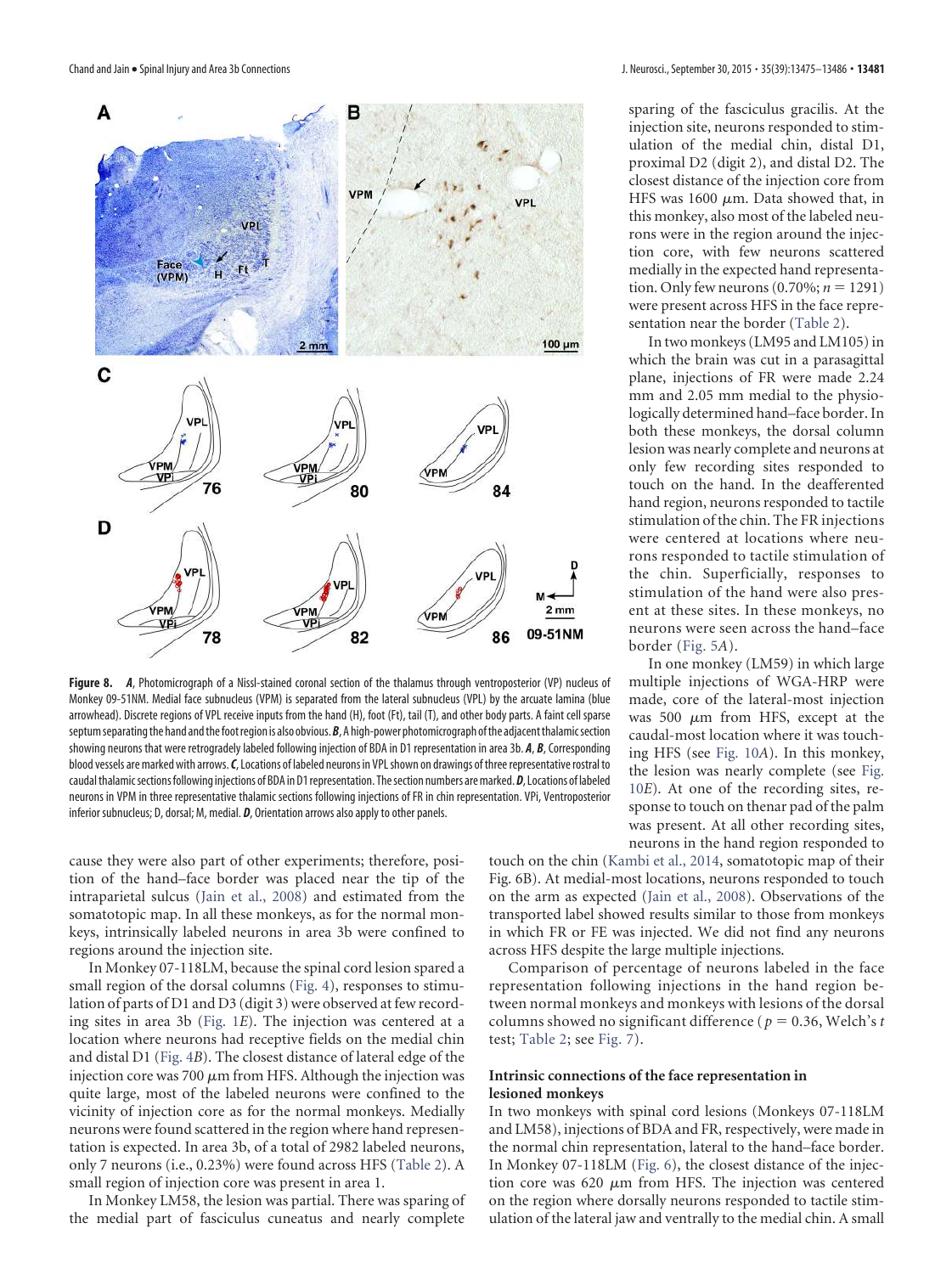part of the injection core was present in area 1. Plots of retrogradely labeled neurons showed that no neuron was present medial to HFS in area 3b.

In Monkey LM58, the closed distance of the injection core was 1.33 mm from HFS, centered at a site where dorsally neurons responded to stimulation of the upper and lower lips, and ventrally to the medial chin. Despite a large injection, only few scattered neurons were observed medial to HFS, which constituted 1.92%  $(n = 2598)$  of the total neurons labeled in area 3b.

There was no significant difference between the percentage of neurons labeled across HFS following injections in the face region in normal and the lesioned monkeys ( $p = 0.65$ , Welch's *t* test; Table 2; Fig. 7).

Thus, our data show that chronic lesion of the dorsal columns and subsequent expansion of the chin representation into the hand region is not accompanied with increase in intrinsic connections between the hand and the chin representations.

#### **Thalamocortical connections**

In normal monkeys, thalamocortical connections were plotted following injections of BDA in D1 representation in Monkeys

09-51NM and 10-31NM, FR in D1 representation in Monkey 11-22NM, and FR in chin representation in Monkey 09-51NM. Plots of retrogradely labeled neurons in VP nucleus of monkeys with injection of neuroanatomical tracer in D1 showed that neurons were confined to the medial-most region of the hand subnucleus of ventral posterior lateral nucleus (VPL), along the lamina between the VPL and VPM (Fig. 8*A–C* for Monkey 09- 51NM). Neurons labeled following injections in the chin representation were in the lateral-most part of VPM (Fig. 8*D*). Normal thalamocortical connections and the somatotopy in the VP nucleus of thalamus have been described by many laboratories, and our data conform to previous reports (Jones and Friedman, 1982; Darian-Smith et al., 1990; Krubitzer and Kaas, 1992; Padberg et al., 2009; Cerkevich et al., 2013).

Thalamocortical connections of the deafferented hand representation were determined in four monkeys with dorsal column lesions. Labeled neurons were plotted following injections of FR immediately medial to HFS in Monkeys 07-118LM and LM105 and FE in Monkey LM58. As described above, neurons at these locations responded to tactile stimulation of the chin because of the cortical reorganization. In all these cases, as for the normal animals, the labeled neurons were located in the medial-most part of the hand subnucleus of VPL, immediately adjacent to the lamina separating VPL and VPM (Fig. 9 for Monkey 07-118LM). In Monkey LM59 where the entire hand representation was filled with WGA-HRP by multiple injections, retrogradely labeled neurons were present in the entire hand subnucleus of VPL (Fig. 10). No labeled neurons in any of these monkeys were present in VPM.

Thalamocortical connections of the normal chin representation in lesioned monkeys were analyzed following injection of BDA in Monkey 07-118LM and FR in Monkey LM58. In both



**Figure 9.** Locations of labeled neurons in VPL in a series of rostral to caudal thalamic sections following injection of FR in the deafferented hand representation in area 3b of Monkey 07-118LM. The labeled neurons are restricted to VPL. For the injection site and reconstruction of the spinal cord lesion site, see Figure 4A. Other conventions are as for Figure 8.

these monkeys, retrogradely labeled neurons were present in VPM, along the lamina separating the VPM and VPL (Fig. 11 for Monkey 07-118LM), as for the normal monkeys.

These data show that, following injections of neuroanatomical tracers in the hand or chin representations in area 3b in the vicinity of hand–face border, topographical locations of retrogradely labeled neurons in the VP nucleus of monkeys with dorsal columns lesions and extensive cortical reorganization remain the same as in normal monkeys. Thus, no sprouting of thalamocortical axons projecting from the VP nucleus to area 3b takes place following chronic lesions of the dorsal columns.

#### **Discussion**

Main findings of this study are as follows: (1) in normal area 3b of macaque monkeys, intrinsic connections across the hand–face border are few, which are confined to the immediate vicinity of the border; (2) in monkeys with long-term unilateral lesions of the dorsal columns at cervical levels, intracortical intrinsic connections do not sprout across the hand–face border; and (3) in the lesioned monkeys, thalamocortical projections of the hand and the face representations in VP nucleus retain their fidelity to the hand and face representations in area 3b. The connections remain unaltered despite deafferentation of the main driving inputs from the hand to VPL and area 3b, and large-scale expansion of chin representation into the hand region of both area 3b and VPL (Jain et al., 2008; Tandon et al., 2009; Kambi et al., 2014).

#### **Intrinsic connections in area 3b of monkeys**

In normal monkeys, we did not find extensive intrinsic connections across the hand–face border. The hand–face border, which is easily seen in histological sections as myelin-light septa in different species of monkeys (Jain et al., 1998b; Iyengar et al., 2007),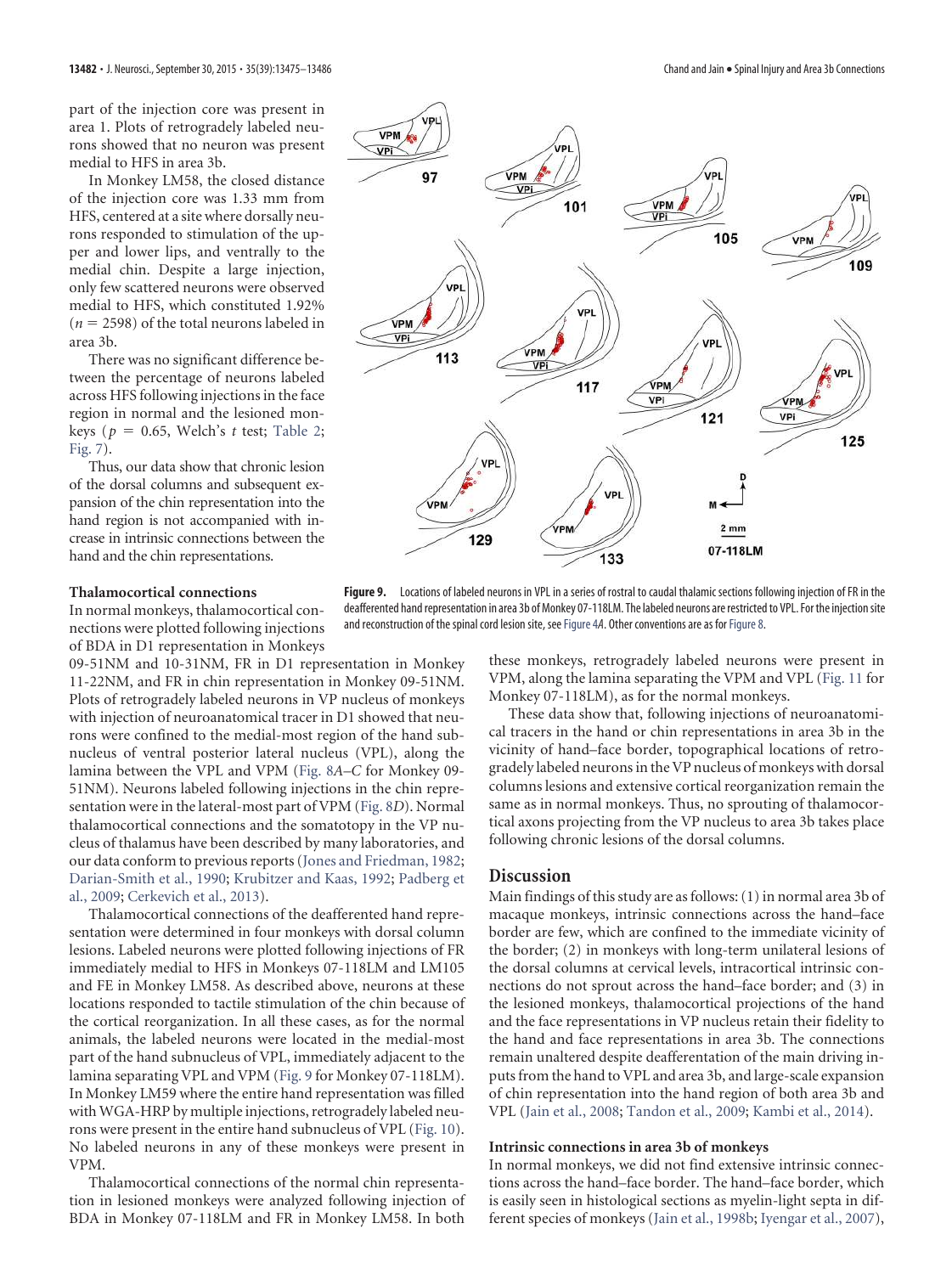

Figure 10. Location of the WGA-HRP label in area 3b and VP nucleus following large, multiple injections of the tracer made to fill the entire deafferented hand region of area 3b of lesioned Monkey LM59. *A*, Photomicrograph of a section of the flattened cortex through area 3b. Solid vertical lines indicate the rostral and caudal boundaries of area 3b. Blue arrowhead indicates HFS. White horizontal lines (black arrows) indicate the interdigital borders. Note the lack of transported WGA-HRP across the hand–face border. *B*, Photomicrograph of a cytochrome oxidase-stained coronal section of the thalamus through ventroposterior (VP) nucleus. VPM and VPL are labeled, and the arcuate lamina (blue arrowhead) is marked.*C*, A photomicrograph of the adjacent thalamic section (section number 132 in *D*) showing the transported label. *B*, *C*, Corresponding blood vessels are marked with arrows. *D*, Location of the transported WGA-HRP in VPL shown in drawings of a series of rostral to caudal thalamic sections. The label is confined to the hand subnucleus of VPL. E, Reconstruction of the spinal cord in a coronal plane showing extent of the lesion (black). Orientation arrows shown in *D* also apply to *B* and *C*. Other conventions same as for Figures 2, 4, and 8.

likely forms a limiting boundary for information exchange between regions receiving nonadjacent peripheral inputs from hand and face. In area 3b of New World monkeys (marmosets, owl monkeys, and squirrel monkeys), also there are only few intrinsic connections that cross the hand–face border (Fang et al., 2002). In this study, connections of the upper lip and hand representations were determined. The Jones laboratory has examined connectivity across the hand–face border in macaque monkeys (Manger et al., 1997). They found an overlap of intrinsic connections between D1 representation and the caudal part of lower jaw/neck representation, but not between D1 and upper lip representation. We extend these observations and show that chin representation also has only few connections across the hand– face border, which is important because it is the chin representation that expands as a result of massive deafferentations (Pons et al., 1991; Jain et al., 1997, 2008). In studies where intrinsic connections of the hand representation in area 3b were determined without explicit goal of determining connections across the hand–face border (Burton and Fabri, 1995; Liao et al., 2013; Négyessy et al., 2013), the lateral extent of labeled neurons shows a sharp boundary corresponding to the expected location of the hand–face border. An advantage of the present study is that we have directly compared location of the labeled neurons with precise histologically visualized hand–face border, and not its location estimated from the electrophysiological maps.

Intrinsic connections restricted to functional compartments have been observed in other systems, including visual, auditory, and motor cortex (Huntley and Jones, 1991; Yoshioka et al., 1996; Read et al., 2001; Ahmed et al., 2012). Intrinsic connections organize modules of information processing streams into networks. They show species specificity (e.g., Van Hooser et al., 2006) and are altered by cross-modal circuit manipulation dur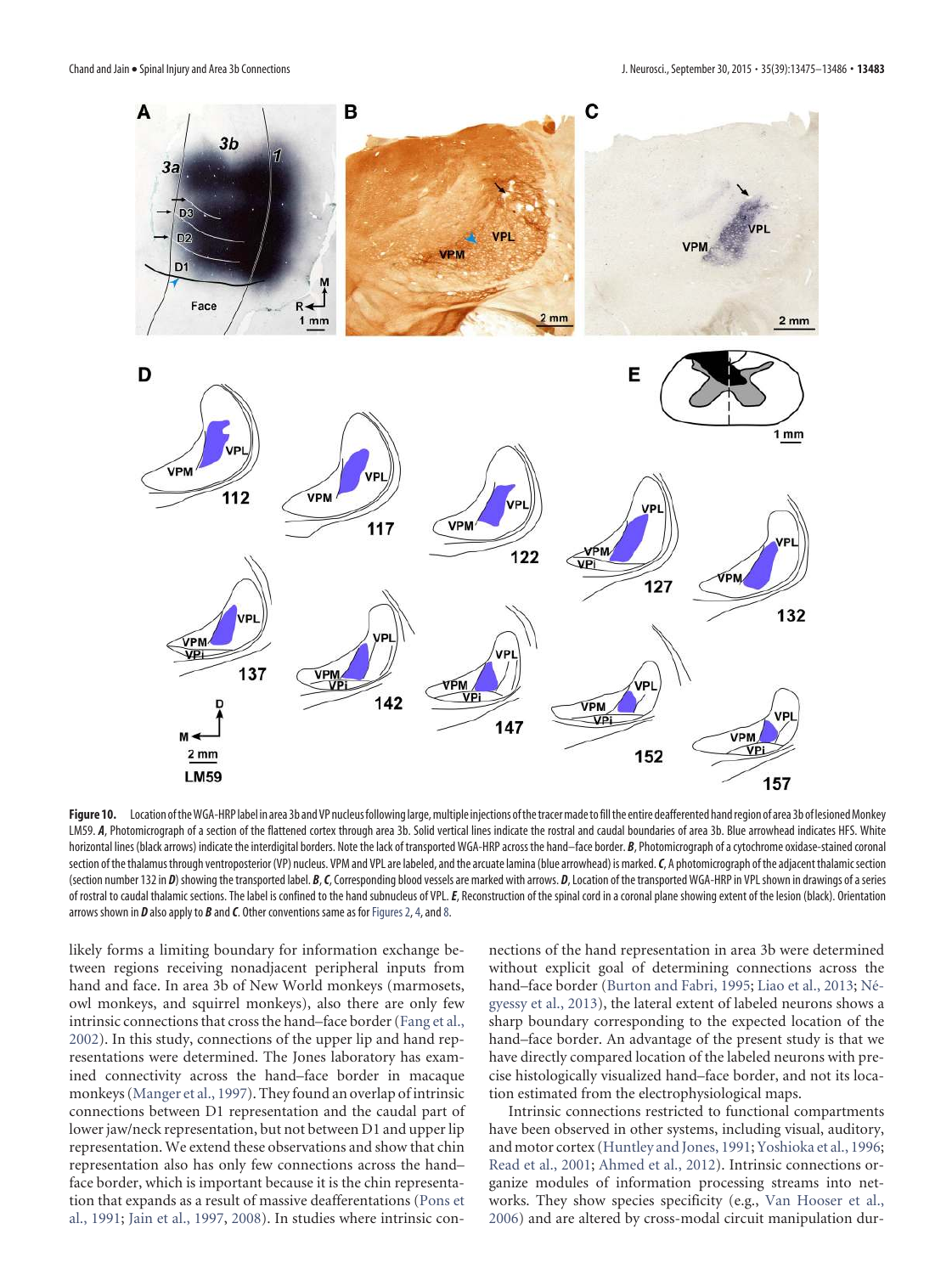ing development, reflecting an organization consistent with the new inputs (Gao and Pallas, 1999; Sharma et al., 2000).

#### **Role of intrinsic connections in plasticity**

Intrinsic connections likely contribute to the brain reorganization (Burton and Fabri, 1995; Jones and Pons, 1998). In rat whisker barrel cortex, whisker pairing plasticity is more robust across rows compared with across arcs (Armstrong-James et al., 1994), which corresponds with richer intrinsic connections across rows than arcs (Hoeflinger et al., 1995). Similarly, intrinsic connections play a role in plasticity in the motor cortex and visual cortex (Huntley, 1997; Calford et al., 2003) and help in shaping of isoorientation tuned neuronal responses in V1 (Shushruth et al., 2012).

Because the extent of shifts in the representational boundaries in the cortex after large deafferentations, such as transection of the dorsal columns (10-14 mm, and sometimes more that 20 mm, Jain et al., 2008) or transection of dorsal roots (Pons et al., 1991), is beyond what can be mediated by normal connections in the

brain, reorganization must involve axonal sprouting (Kaas et al., 1999). Sprouting from spinal trigeminal nucleus into the deafferented cuneate nucleus is seen in monkeys with long-term lesions of the dorsal columns (Jain et al., 2000). We have recently shown that reorganization of the cuneate nucleus is the critical change that drives cortical reorganization (Kambi et al., 2014). However, sprouting at cortical and thalamic levels was not ruled out. Such sprouting, if present, may not be expressed physiologically (Lane et al., 1995) but could play a role in shaping the novel receptive fields of neurons resulting from reorganizational changes at the medullary level (Faggin et al., 1997; Ergenzinger et al., 1998).

There are reports of sprouting in the cortex of adult animals following injuries. For example, following chronic limb amputations in macaque monkeys, cortical spread of the tracer injected in the stump representation was more in injured monkeys compared with normal animals, suggesting the possibility of axonal sprouting in area 3b (Florence et al., 1998). Sprouting was also seen in the primary visual cortex of animals with retinal lesions (Darian-Smith and Gilbert, 1994; Yamahachi et al., 2009). And in the motor cortex of adult squirrel monkeys, novel terminal fields were observed in ventral premotor cortex after M1 lesions (Dancause et al., 2005). Here we have specifically examined whether there is an increase in connectivity across the hand–face border in area 3b because the goal was to determine correlates of expansion of the chin representation into the deafferented hand area. We did not find any difference in intrinsic connections between the hand and the face representations in area 3b. The boundary between the hand and the face representations appears to be a strong limiting boundary that does not permit sprouting across, unlike that seen within the hand representation or other cortical areas following injuries (Darian-Smith and Gilbert, 1994; Florence et al., 1998; Dancause et al., 2005). Our



**Figure 11.** Locations of labeled neurons in VPM shown in a series of rostral to caudal thalamic sections following injection of BDA in the chin and lateral jaw representation in area 3b of Monkey 07-118LM. The monkey had a chronic lesion of the dorsal columns. Labeled neurons are restricted to VPM (for other details, see Figure 6A). Other conventions are as for Figure 8.

observations also show that the HFS is not obliterated despite deafferentation and reorganization (Jain et al., 1998b).

#### **Thalamocortical connections and brain plasticity**

Fidelity of thalamocortical connections from VPM to the face representation in area 3b, and hand subnucleus of VPL to the hand representation, is strong (see Steriade et al., 1997). Our data in normal monkeys conform to these observations. Injections in D1 representation in area 3b resulted in retrogradely labeled neurons immediately lateral to the arcuate lamina separating VPM and VPL, and those in the chin representation labeled neurons immediately medial to the arcuate lamina (i.e., in the lateral-most part of VPM). These locations correspond to representations of D1 and chin in the VP nucleus (Jones and Friedman, 1982; Kaas et al., 1984; Darian-Smith et al., 1990; Burton and Fabri, 1995; Padberg et al., 2009). In monkeys with chronic lesions of the dorsal columns and cortical reorganization, locations of labeled neurons after injection of retrograde tracers medial and lateral to HFS in area 3b (i.e., in D1 and chin representations) was similar to that in normal monkeys. This suggests that there was no collateral sprouting of the thalamocortical afferents from VPM into the deafferented hand area, or VPL into the face region of area 3b. Previously, extensive shrinkage of VP nucleus has been reported in monkeys with dorsal root sections, which was proposed to be a likely mediator of large-scale brain plasticity (Jones and Pons, 1998). However, the recovery period of our monkeys was short, and no massive shrinkage of VP was apparent (Fig. 10). Rasmusson and Nance (1986) reported that digit amputations in raccoons do not lead to any change in the thalamocortical arbors, although there is a change in the cortical map. Thus, alteration of thalamocortical connections perhaps plays a very limited role in brain reorganization, if at all.

We have not examined intracortical connections within the hand representation, which may undergo sprouting due to inju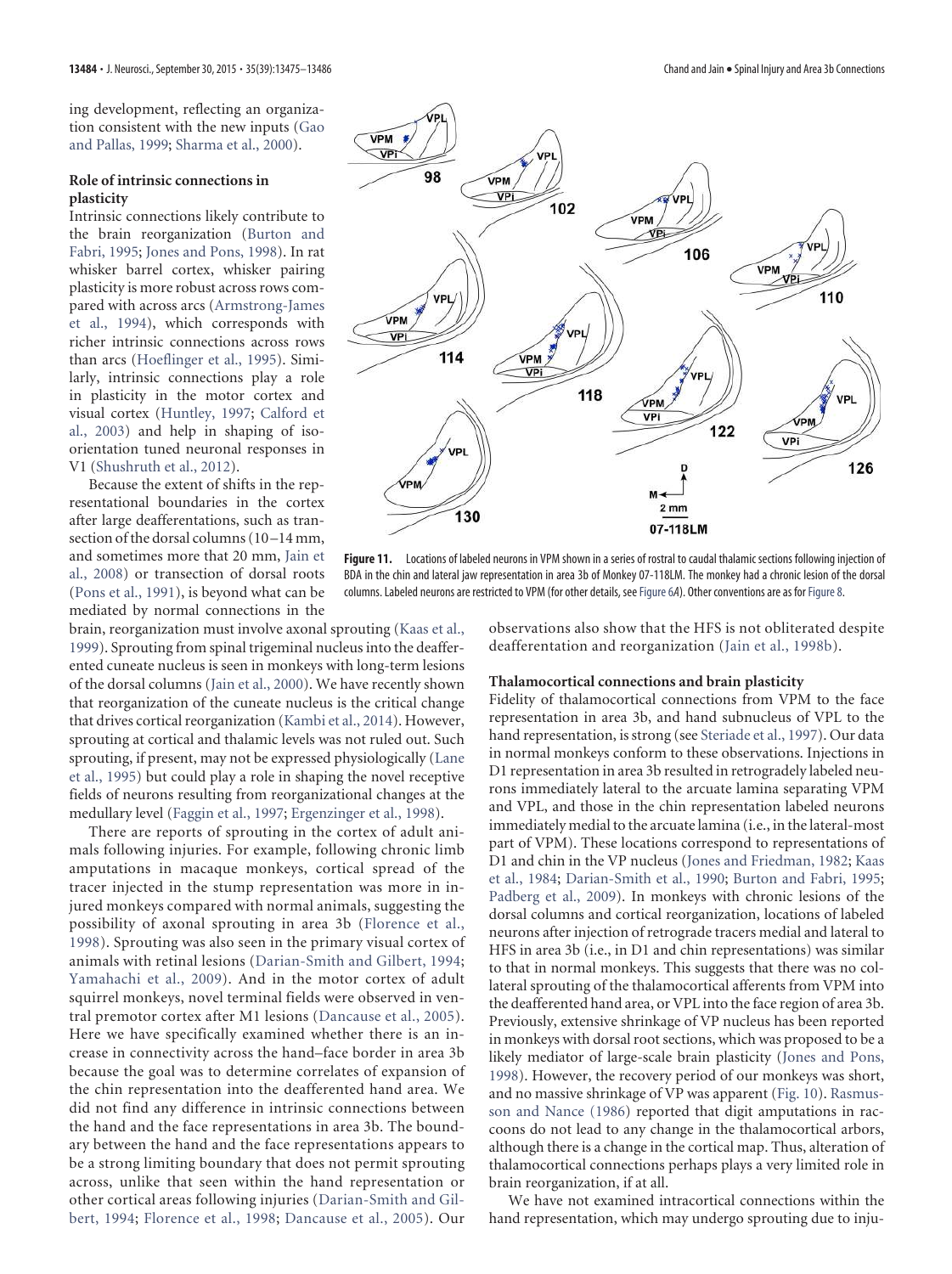ries (Florence et al., 1998). Circuitry of the normal intrinsic connections within the hand representation as well as *de novo* connections as a result of the sprouting, if any, would contribute to shaping of the receptive field properties and responses of neurons to the chin stimulation resulting from subcortical reorganization. Understanding mechanisms of brain plasticity is of interest for development of brain– computer interface devices and neuroprostheses because postinjury plasticity can undermine control of devices, or if properly managed, facilitate a better interface (e.g., Enzinger et al., 2008; Jain, 2010; Collignon et al., 2011). Data presented here suggest that any intervention to prevent undesirable brain reorganization needs to be focused on subthalamic regions.

### **References**

- Ahmed B, Cordery PM, McLelland D, Bair W, Krug K (2012) Long-range clustered connections within extrastriate visual area V5/MT of the rhesus macaque. Cereb Cortex 22:60 –73. CrossRef Medline
- Armstrong-James M, Diamond ME, Ebner FF (1994) An innocuous bias in whisker use in adult rats modifies receptive fields of barrel cortex neurons. J Neurosci 14:6978 – 6991. Medline
- Burton H, Fabri M (1995) Ipsilateral intracortical connections of physiologically defined cutaneous representations in areas 3b and 1 of macaque monkeys: projections in the vicinity of the central sulcus. J Comp Neurol 355:508 –538. CrossRef Medline
- Calford MB, Wright LL, Metha AB, Taglianetti V (2003) Topographic plasticity in primary visual cortex is mediated by local corticocortical connections. J Neurosci 23:6434 – 6442. Medline
- Cerkevich CM, Qi HX, Kaas JH (2013) Thalamic input to representations of the teeth, tongue, and face in somatosensory area 3b of macaque monkeys. J Comp Neurol 521:3954 –3971. CrossRef Medline
- Collignon O, Champoux F, Voss P, Lepore F (2011) Sensory rehabilitation in the plastic brain. Prog Brain Res 191:211–231. CrossRef Medline
- Dancause N, Barbay S, Frost SB, Plautz EJ, Chen D, Zoubina EV, Stowe AM, Nudo RJ (2005) Extensive cortical rewiring after brain injury. J Neurosci 25:10167–10179. CrossRef Medline
- Darian-Smith C, Gilbert CD (1994) Axonal sprouting accompanies functional reorganization in adult cat striate cortex. Nature 368:737–740. CrossRef Medline
- Darian-Smith C, Darian-Smith I, Cheema SS (1990) Thalamic projections to sensorimotor cortex in the macaque monkey: use of multiple retrograde fluorescent tracers. J Comp Neurol 299:17– 46. CrossRef Medline
- Dutta A, Kambi N, Raghunathan P, Khushu S, Jain N (2014) Large-scale reorganization of the somatosensory cortex of adult macaque monkeys revealed by fMRI. Brain Struct Funct 219:1305–1320. CrossRef Medline
- Enzinger C, Ropele S, Fazekas F, Loitfelder M, Gorani F, Seifert T, Reiter G, Neuper C, Pfurtscheller G, Müller-Putz G (2008) Brain motor system function in a patient with complete spinal cord injury following extensive brain-computer interface training. Exp Brain Res 190:215–223. CrossRef Medline
- Ergenzinger ER, Glasier MM, Hahm JO, Pons TP (1998) Cortically induced thalamic plasticity in the primate somatosensory system. Nat Neurosci 1:226 –229. CrossRef Medline
- Faggin BM, Nguyen KT, Nicolelis MA (1997) Immediate and simultaneous sensory reorganization at cortical and subcortical levels of the somatosensory system. Proc Natl Acad Sci U S A 94:9428 –9433. CrossRef Medline
- Fang PC, Jain N, Kaas JH (2002) Few intrinsic connections cross the hand– face border of area 3b of New World monkeys. J Comp Neurol 454:310 – 319. CrossRef Medline
- Florence SL, Taub HB, Kaas JH (1998) Large-scale sprouting of cortical connections after peripheral injury in adult macaque monkeys. Science 282: 1117–1121. CrossRef Medline
- Gao WJ, Pallas SL (1999) Cross-modal reorganization of horizontal connectivity in auditory cortex without altering thalamocortical projections. J Neurosci 19:7940 –7950. Medline
- Gibson AR, Hansma DI, Houk JC, Robinson FR (1984) A sensitive low artifact TMB procedure for the demonstration of WGA-HRP in the CNS. Brain Res 298:235–241. CrossRef Medline
- Hoeflinger BF, Bennett-Clarke CA, Chiaia NL, Killackey HP, Rhoades RW (1995) Patterning of local intracortical projections within the vibrissae

representation of rat primary somatosensory cortex. J Comp Neurol 354: 551–563. CrossRef Medline

- Huntley GW (1997) Correlation between patterns of horizontal connectivity and the extend of short-term representational plasticity in rat motor cortex. Cereb Cortex 7:143–156. CrossRef Medline
- Huntley GW, Jones EG (1991) Relationship of intrinsic connections to forelimb movement representations in monkey motor cortex: a correlative anatomic and physiological study. J Neurophysiol 66:390 – 413. Medline
- Iyengar S, Qi HX, Jain N, Kaas JH (2007) Cortical and thalamic connections of the representations of the teeth and tongue in somatosensory cortex of new world monkeys. J Comp Neurol 501:95–120. CrossRef Medline
- Jain N (2010) Brain-machine interface: the future is now. Natl Med J India 23:321–323. Medline
- Jain N, Catania KC, Kaas JH (1997) Deactivation and reactivation of somatosensory cortex after dorsal spinal cord injury. Nature 386:495– 498. CrossRef Medline
- Jain N, Florence SL, Kaas JH (1998a) Reorganization of somatosensory cortex after nerve and spinal cord injury. News Physiol Sci 13:143–149. Medline
- Jain N, Catania KC, Kaas JH (1998b) A histologically visible representation of the fingers and palm in primate area 3b and its immutability following long-term deafferentations. Cereb Cortex 8:227–236. CrossRef Medline
- Jain N, Florence SL, Qi HX, Kaas JH (2000) Growth of new brainstem connections in adult monkeys with massive sensory loss. Proc Natl Acad Sci U S A 97:5546 –5550. CrossRef Medline
- Jain N, Qi HX, Collins CE, Kaas JH (2008) Large-scale reorganization in the somatosensory cortex and thalamus after sensory loss in macaque monkeys. J Neurosci 28:11042–11060. CrossRef Medline
- Jones EG (2000) Cortical and subcortical contributions to activitydependent plasticity in primate somatosensory cortex. Annu Rev Neurosci 23:1–37. CrossRef Medline
- Jones EG, Friedman DP (1982) Projection pattern of functional components of thalamic ventrobasal complex on monkey somatosensory cortex. J Neurophysiol 48:521–544. Medline
- Jones EG, Pons TP (1998) Thalamic and brainstem contributions to largescale plasticity of primate somatosensory cortex. Science 282:1121–1125. CrossRef Medline
- Kaas JH, Nelson RJ, Sur M, Dykes RW, Merzenich MM (1984) The somatotopic organization of the ventroposterior thalamus of the squirrel monkey, *Saimiri sciureus.* J Comp Neurol 226:111–140. CrossRef Medline
- Kaas JH, Florence SL, Jain N (1999) Subcortical contributions to massive cortical reorganizations. Neuron 22:657– 660. CrossRef Medline
- Kaas JH, Qi HX, Burish MJ, Gharbawie OA, Onifer SM, Massey JM (2008) Cortical and subcortical plasticity in the brains of humans, primates, and rats after damage to sensory afferents in the dorsal columns of the spinal cord. Exp Neurol 209:407– 416. CrossRef Medline
- Kambi N, Tandon S, Mohammed H, Lazar L, Jain N (2011) Reorganization of the primary motor cortex of adult macaque monkeys after sensory loss resulting from partial spinal cord injuries. J Neurosci 31:3696 –3707. CrossRef Medline
- Kambi N, Halder P, Rajan R, Arora V, Chand P, Arora M, Jain N (2014) Large-scale reorganization of the somatosensory cortex following spinal cord injuries is due to brainstem plasticity. Nat Commun 5:3602. CrossRef Medline
- Krubitzer LA, Kaas JH (1992) The somatosensory thalamus of monkeys: cortical connections and a redefinition of nuclei in marmosets. J Comp Neurol 319:123–140. CrossRef Medline
- Lane RD, Bennett-Clarke CA, Chiaia NL, Killackey HP, Rhoades RW (1995) Lesion-induced reorganization in the brainstem is not completely expressed in somatosensory cortex. Proc Natl Acad Sci U S A 92:4264 – 4268. CrossRef Medline
- Liao CC, Gharbawie OA, Qi H, Kaas JH (2013) Cortical connections to single digit representations in area 3b of somatosensory cortex in squirrel monkeys and prosimian galagos. J Comp Neurol 521:3768 –3790. CrossRef Medline
- Manger PR, Woods TM, Muñoz A, Jones EG (1997) Hand/face border as a limiting boundary in the body representation in monkey somatosensory cortex. J Neurosci 17:6338 – 6351. Medline
- Mohammed H, Jain N (2014) Two whisker motor areas in the rat cortex: evidence from thalamocortical connections. J Comp Neurol 522:528 – 545. CrossRef Medline
- Négyessy L, Pálfi E, Ashaber M, Palmer C, Jákli B, Friedman RM, Chen LM,